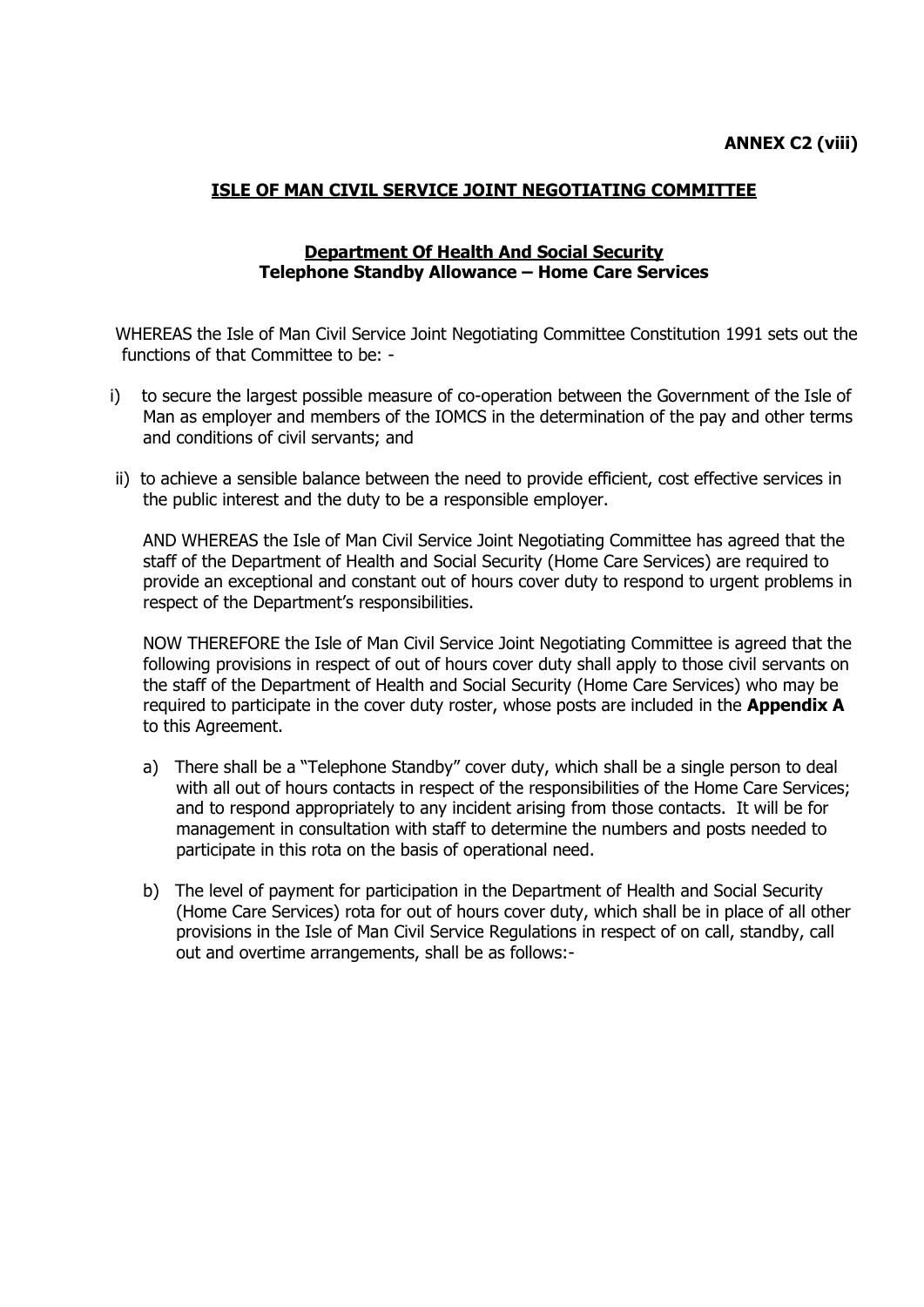### **Dept of Health and Social Security (Home Care Services) Telephone Standby Allowance**

| Weekday standby payment Mon to Thursday (7.5 hours per day)          | 9.46  |
|----------------------------------------------------------------------|-------|
| Friday (8 hours)                                                     | 10.09 |
| Weekday standby payment hourly rate                                  | 1.261 |
| Saturday and Sunday standby payment (16 hours per day)               | 52.47 |
| Weekend standby payment hourly rate                                  | 3.279 |
| Public Holiday Bank or Privilege Holiday standby payment (16 hours   | 52.47 |
| per day)                                                             | 3.279 |
| Normal payment for a full week rota based on 38 hours Mon to Fri and |       |
| 16 hours Sat and 16 Hours Sun                                        |       |

#### **NOTES:**

- (i) **Weekday standby payment**:- cover duty presently operates for the period between normal close of business and 2300 and 0700 to normal opening for business.
- (ii) **Weekend standby payment**:- cover duty presently operates for the period from 0700 to 2300 period on Saturday and Sunday.
- (iii) **Public Holiday standby payment**:- includes "Bank" holiday or "Privilege" holiday.

The period of operation of cover duty may be extended at the discretion of the Department, payment will be made on a pro-rata basis for any increase in hours spent on duty.

- d) It is an expressed condition of this agreement that those posts identified in Appendix A hereto shall participate in the rota if and when required by management.
- e) The Department of Health and Social Security recognises the valuable contribution its staff is making to its business by acceptance of this rota and is prepared to consider the temporary release from its participation of any officer who can show strong personal reasons why they should be so released. This does not prevent the post holders from agreeing amongst themselves to cover the rostered duty of a colleague who may need temporary relief from the rota and any such arrangements will be endorsed by the Department.
- f) The payments shall be increased by the same percentage increase applicable to standby and on call allowances defined in Regulation C46 **[\(now C47\)](http://www.gov.im/personnel/iomcs/cs_regs/section_C/overtime.xml#c47)** and shall be effective from the same date.
- g) The operative date of this agreement shall be **1 June 2004**.

Signed on behalf of

| Signed on behalf of<br>The Civil Service Commission | The Government Officers' Association |
|-----------------------------------------------------|--------------------------------------|
| Date: 9 <sup>th</sup> January 2006                  | Date: 6 <sup>th</sup> September 2005 |

**APPENDIX A**